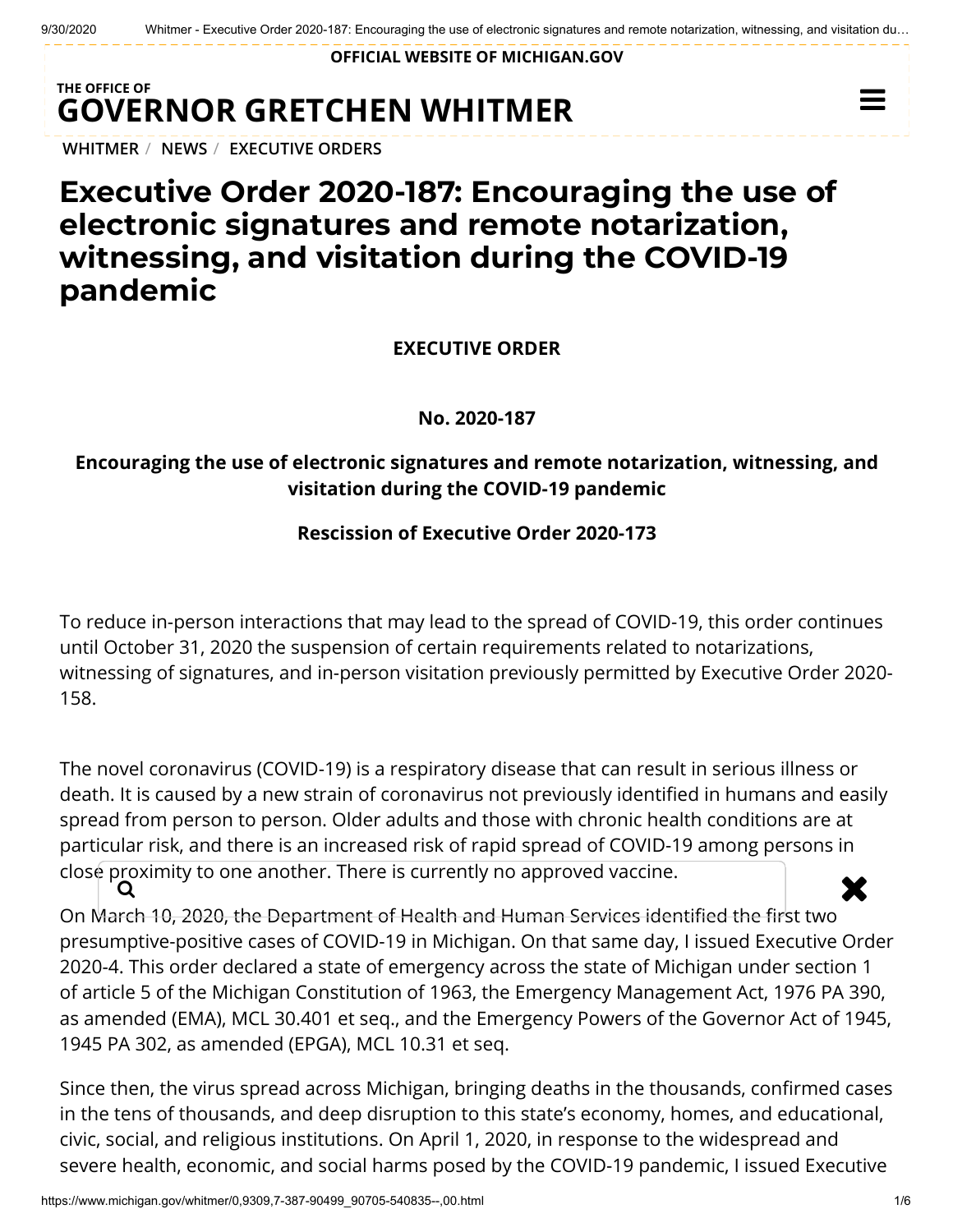Order 2020-33. This order expanded on Executive Order 2020-4 and declared both a state of emergency and a state of disaster across the State of Michigan under section 1 of article 5 of the Michigan Constitution of 1963, the Emergency Management Act, and the Emergency Powers of the Governor Act of 1945. And on April 30, 2020, finding that COVID-19 had created emergency and disaster conditions across the State of Michigan, I issued Executive Order 2020- 67 to continue the emergency declaration under the EPGA, as well as Executive Order 2020-68 to issue new emergency and disaster declarations under the EMA.

Those executive orders have been challenged in Michigan House of Representatives and Michigan Senate v. Whitmer. On August 21, 2020, the Court of Appeals ruled that the Governor's declaration of a state of emergency, her extensions of the state of emergency, and her issuance of related EOs clearly fell within the scope of the Governor's authority under the EPGA.

On September 29, 2020, I issued Executive Order 2020-186, again finding that the COVID-19 pandemic constitutes a disaster and emergency throughout the State of Michigan. That order constituted a state of emergency declaration under the Emergency Powers of the Governor Act of 1945. And, to the extent the governor may declare a state of emergency and a state of disaster under the Emergency Management Act when emergency and disaster conditions exist yet the legislature had declined to grant an extension request, that order also constituted a state of emergency and state of disaster declaration under that act.

The Emergency Powers of the Governor Act provides a sufficient legal basis for issuing this executive order. In relevant part, it provides that, after declaring a state of emergency, "the governor may promulgate reasonable orders, rules, and regulations as he or she considers necessary to protect life and property or to bring the emergency situation within the affected area under control." MCL 10.31(1).

Nevertheless, subject to the ongoing litigation and the possibility that current rulings may be overturned or otherwise altered on appeal, I also invoke the Emergency Management Act as a basis for executive action to combat the spread of COVID-19 and mitigate the effects of this emergency on the people of Michigan, with the intent to preserve the rights and protections provided by the EMA. The EMA vests the governor with broad powers and duties to "cop[e] with dangers to this state or the people of this state presented by a disaster or emergency," which the governor may implement through "executive orders, proclamations, and directives having<br>the force and effect of law " MCL 30 403(1)–(2). This executive order falls within the scope of the force and effect of law." MCL 30.403(1)-(2). This executive order falls within the scope of those powers and duties, and to the extent the governor may declare a state of emergency and a state of disaster under the Emergency Management Act when emergency and disaster conditions exist yet the legislature has not granted an extension request, they too provide a sufficient legal basis for this order.

Acting under the Michigan Constitution of 1963 and Michigan law, I order the following:

1. Strict compliance with rules and procedures under the Uniform Electronic Transactions Act ("UETA"), 2000 PA 305, as amended, MCL 450.831 et seq., and the Uniform Real Property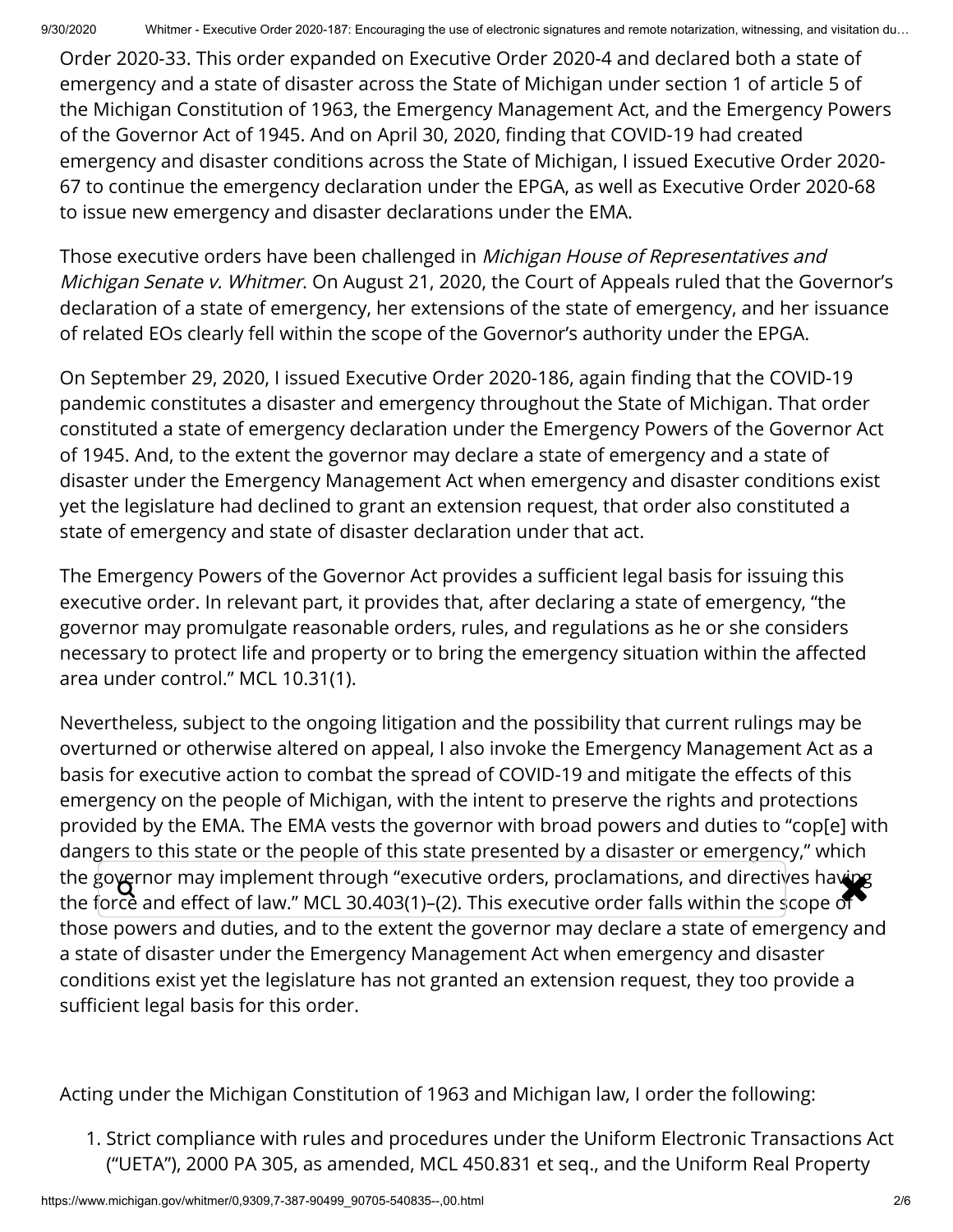Electronic Recording Act ("URPERA"), 2010 PA 123, as amended, MCL 565.841 et seq., is temporarily suspended to the extent necessary to permit the use of an electronic signature for a transaction whenever a signature is required under Michigan law, unless the law specifically mandates a physical signature. As provided in section 7 of the UETA, MCL 450.837, a signature will not be denied legal effect or enforceability solely because it is in electronic form and if a law requires a signature, an electronic signature satisfies the law.

- 2. Strict compliance with rules and procedures under section 18 of the UETA, MCL 450.848, is temporarily suspended so as to permit each state department to send and accept electronic records and electronic signatures to and from other persons without a determination from or approval by the Department of Technology, Management and Budget.
- 3. Strict compliance the Michigan Law on Notarial Acts, 2003 PA 238, as amended, MCL 55.261 et seq., is temporarily suspended, to the extent it requires a notary to be in the physical presence of an individual seeking the notary's services or of any required witnesses.
- 4. To minimize in-person interaction and facilitate remote work during the declared states of emergency and disaster:
- a. Governmental agencies and officials of this state are encouraged to use or permit the use of electronic records and electronic signatures for transaction of business, processing of applications, and recognition of the validity of legal instruments, and, when a notarized signature is mandated by law, to use a remote electronic notary pursuant to the Michigan Law on Notarial Acts, MCL 55.261 et seq.
- b. Persons and entities engaged in transactions are encouraged to use electronic records and electronic signatures and, when a notarized signature is mandated by law, to use a remote electronic notary pursuant to the Michigan Law on Notarial Acts, MCL 55.261 et seq.
- 5. In addition to other means available by law, any notarial act that is required under Michigan law may be performed by a notary who currently holds a valid notarial commission in this state ("notary") utilizing two-way real-time audiovisual technology, provided that all of the following conditions are met: References and time and in including the changes of the contract of the state of internation between  $\mathbb{R}$
- a. The two-way real-time audiovisual technology must allow direct interaction between the individual seeking the notary's services, any witnesses, and the notary, wherein each can communicate simultaneously by sight and sound through an electronic device or process at the time of the notarization.
- b. The two-way real-time audiovisual technology must be capable of creating an audio and visual recording of the complete notarial act and such recording must be made and retained as a notarial record in accordance with sections 26b(7) to 26b(9) of the Michigan Law on Notarial Acts, MCL 55.286b(7) to 55.286b(9).
- c. The individual seeking the notary's services and any required witnesses, if not personally known to the notary, must present satisfactory evidence of identity (e.g., a valid stateissued photo identification) to the notary during the video conference, not merely transmit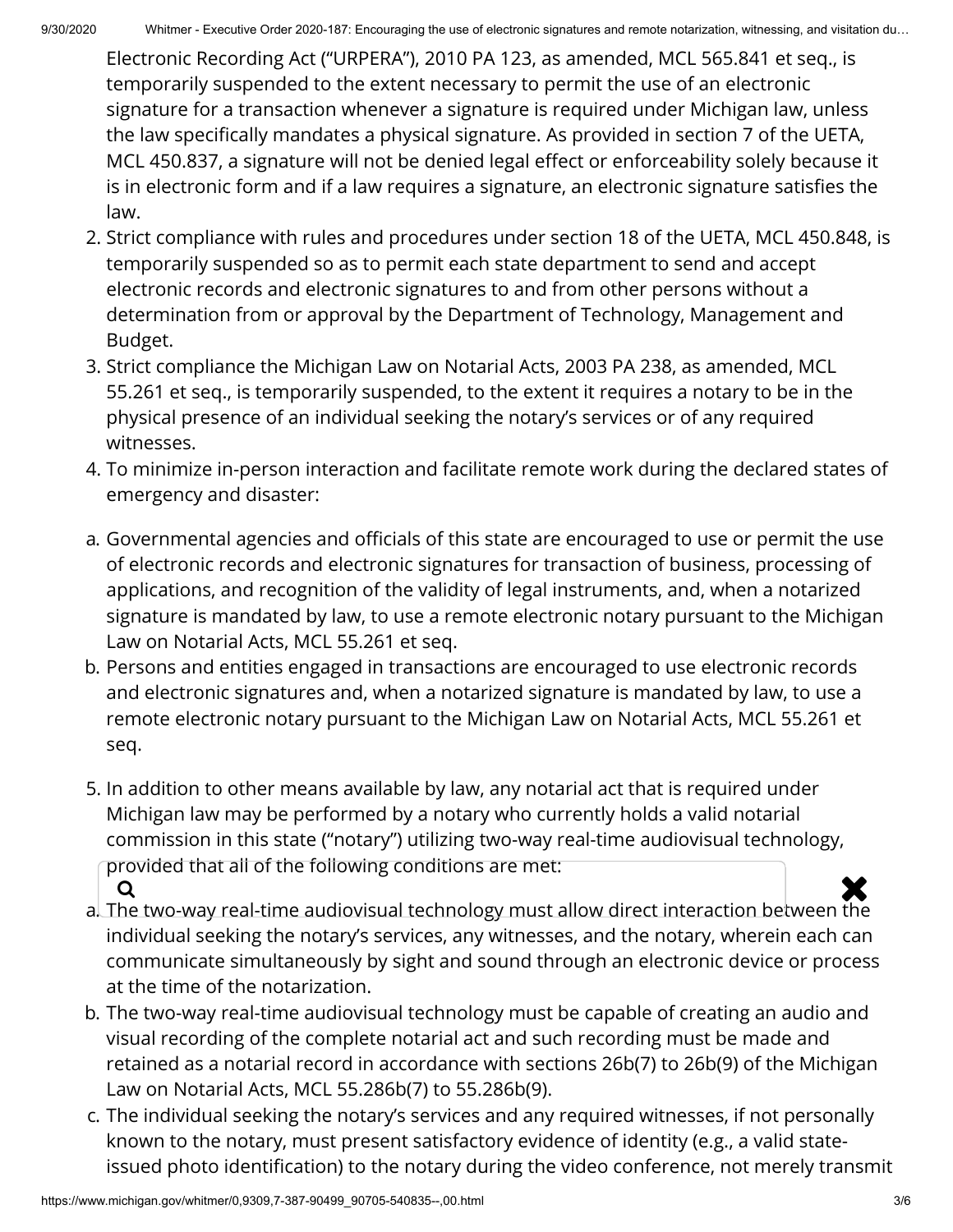it prior to or after the transaction, to satisfy the requirements of the Michigan Law on Notarial Acts, MCL 55.261 et seq., and any other applicable law.

- d. The individual seeking the notary's services must affirmatively represent either that the individual is physically situated in this state, or that the individual is physically located outside the geographic boundaries of this state and that either:
- 1. The document is intended for filing with or relates to a matter before a court, governmental entity, public official, or other entity subject to the jurisdiction of this state; or
- 2. The document involves property located in the territorial jurisdiction of this state or a transaction substantially connected to this state.

If an individual is physically located outside of the geographic boundaries of this state, the notary must have no actual knowledge that the individual's act of making the statement or signing the document is prohibited by the laws of the jurisdiction in which the individual is physically located.

- e. The individual seeking the notary's services, any required witnesses, and the notary must be able to affix their signatures to the document in a manner that renders any subsequent change or modification of the remote online notarial act to be tamper evident.
- f. The individual seeking the notary's services or the individual's designee must transmit by fax, mail, or electronic means a legible copy of the entire signed document directly to the notary on the same date it was signed. This requirement shall apply regardless of the manner in which the document is signed.
- g. Once the notary has received a legible copy of the document with all necessary signatures, the notary may notarize the document and transmit the notarized document back to the individual seeking the notary's services.
- h. The official date and time of the notarization shall be the date and time when the notary witnesses the signature via two-way real-time audiovisual technology as required under this section.
- 6. Any requirement under Michigan law that an in-person witness attest to or acknowledge an instrument, document, or deed may be satisfied by the use of two-way real-time audiovisual technology, provided that all of the following conditions are met:  $\begin{array}{|c|c|} \hline \textbf{X} & \textbf{y} & \textbf{y} \ \hline \end{array}$
- a. The two-way real-time audiovisual technology must allow direct, contemporaneous interaction by sight and sound between the individual signing the document (the "signatory") and the witness(es).
- b. The interaction between the signatory and the witness(es) must be recorded and preserved by the signatory or the signatory's designee for a period of at least three years, unless a law of this state requires a different period of retention.
- c. The signatory must affirmatively represent either that the signatory is physically situated in this state, or that the signatory is physically located outside the geographic boundaries of this state and that either of the following apply: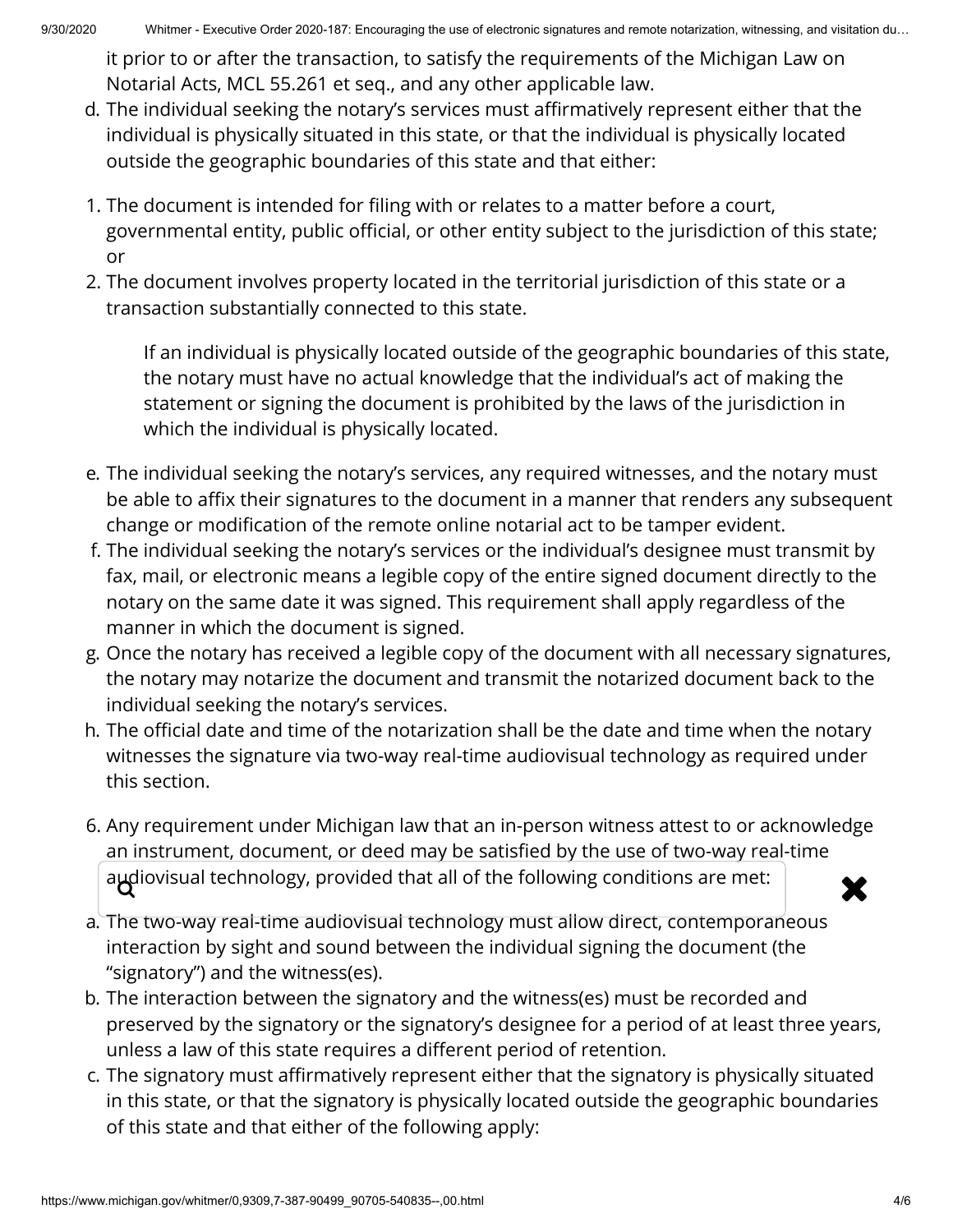- 1. The document is intended for filing with or relates to a matter before a court, governmental entity, public official, or other entity subject to the jurisdiction of this state; or
- 2. The document involves property located in the territorial jurisdiction of this state or a transaction substantially connected to this state.
- d. The signatory must affirmatively state during their interaction with the witness(es) on the two-way real-time audiovisual technology what document they are executing.
- e. Each title page and signature page of the document being witnessed must be shown to the witness(es) on the two-way real-time audiovisual technology in a manner clearly legible to the witness(es), and every page of the document must be numbered to reflect both the page number of the document and the total number of pages of the document.
- f. Each act of signing the document must be captured sufficiently up close on the two-way real-time audiovisual technology for the witness(es) to observe.
- g. The signatory or the signatory's designee must transmit by fax, mail, or electronic means a legible copy of the entire signed document directly to the witness(es) within 72 hours of when it is executed.
- h. Within 72 hours of receipt, the witness(es) must sign the transmitted copy of the document as a witness and return the signed copy of the document to the signatory or the signatory's designee by fax, mail, or electronic means.
- 7. Notwithstanding any law or regulation of this state to the contrary, absent an express prohibition in the document against signing in counterparts, any document signed under this order may be signed in counterparts.
- 8. A guardian, guardian ad litem, or visitor may satisfy any requirement concerning a visit with a person, including but not limited to a visit in the physical presence of a person under the Estates and Protected Individuals Code, 1998 PA 386, as amended, MCL 700.1101 et seq., by instead conferring with that person via two-way real-time audiovisual technology that allows direct, contemporaneous interaction by sight and sound between the person being visited and the guardian, guardian ad litem, or visitor.
- 9. Any law of this state requiring an individual to appear personally before or be in the presence of either a notary at the time of a notarization or a witness at the time of attestation or acknowledgment shall be satisfied if the individual, the witness(es), and/or the notary are not in the physical presence of each other but can communicate simultaneously by sight and sound via two-way real-time audiovisual technology at the time of the notarization, attestation, or acknowledgment.
- 10. For the duration of this order and any order that may follow from it, financial institutions and registers of deeds must not refuse to record a tangible copy of an electronic record on the ground that it does not bear the original signature of a person, witness, or notary, if the notary before whom it was executed certifies that the tangible copy is an accurate copy of the electronic record.
- 11. Strict compliance with section 9(2) of the Michigan Law on Notarial Acts, as amended, MCL 55.269(2), is temporarily suspended to the extent necessary to extend until October 31, 2020 the validity of a notarial commission that expired or is set to expire between March 1, 2020 and October 31, 2020.